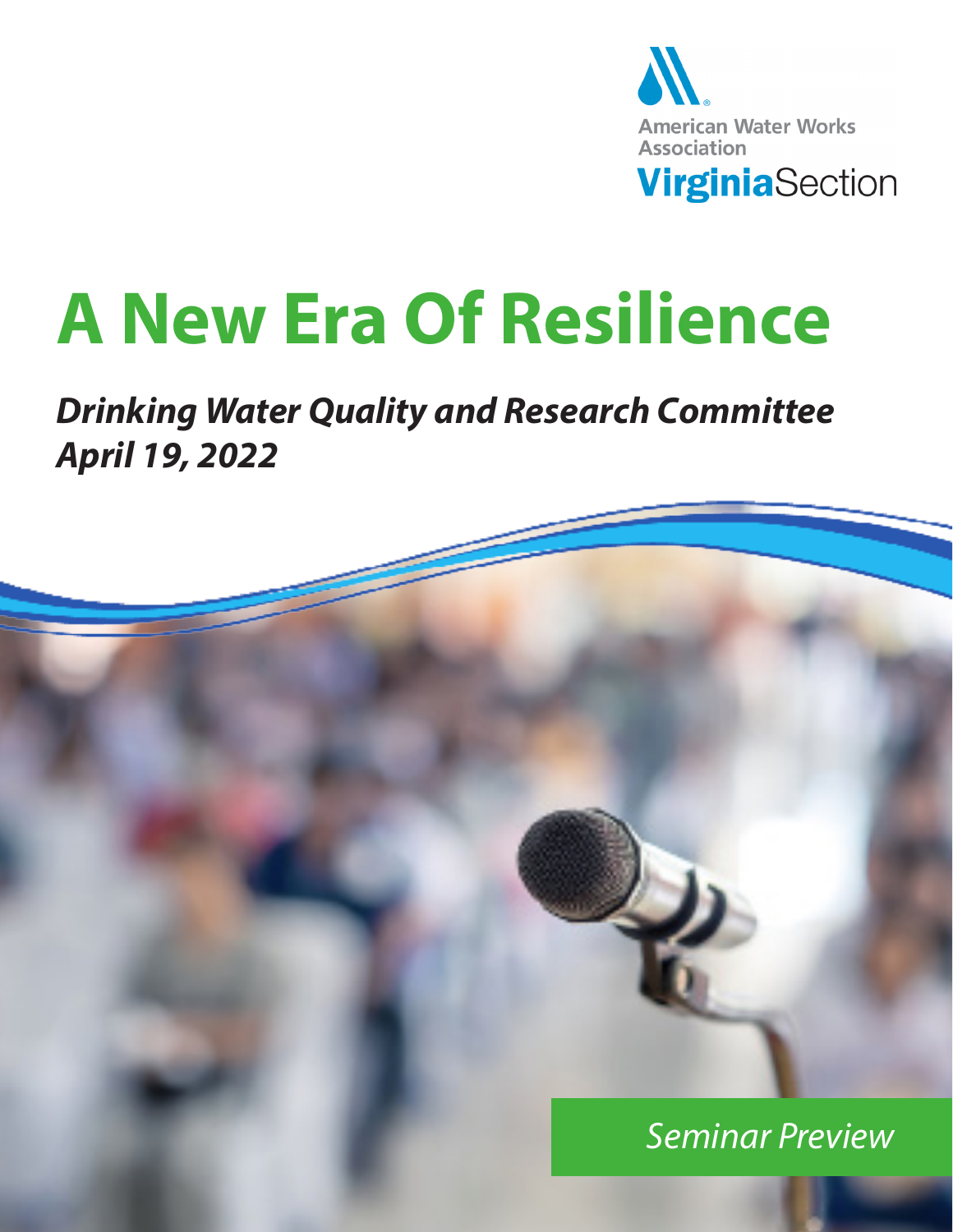# **LOGISTICS**

Tuesday, April 19, 2022 8:00 am - 4:00 pm

Lewis Ginter Botanical Garden Kelly Education Center 1800 Lakeside Ave Henrico, VA 23228

## PROGRAM SCHEDULE

6 Engineering CEC Provided 5.5 Water Operator CPE Provided Speakers and Schedule are Subject to Change

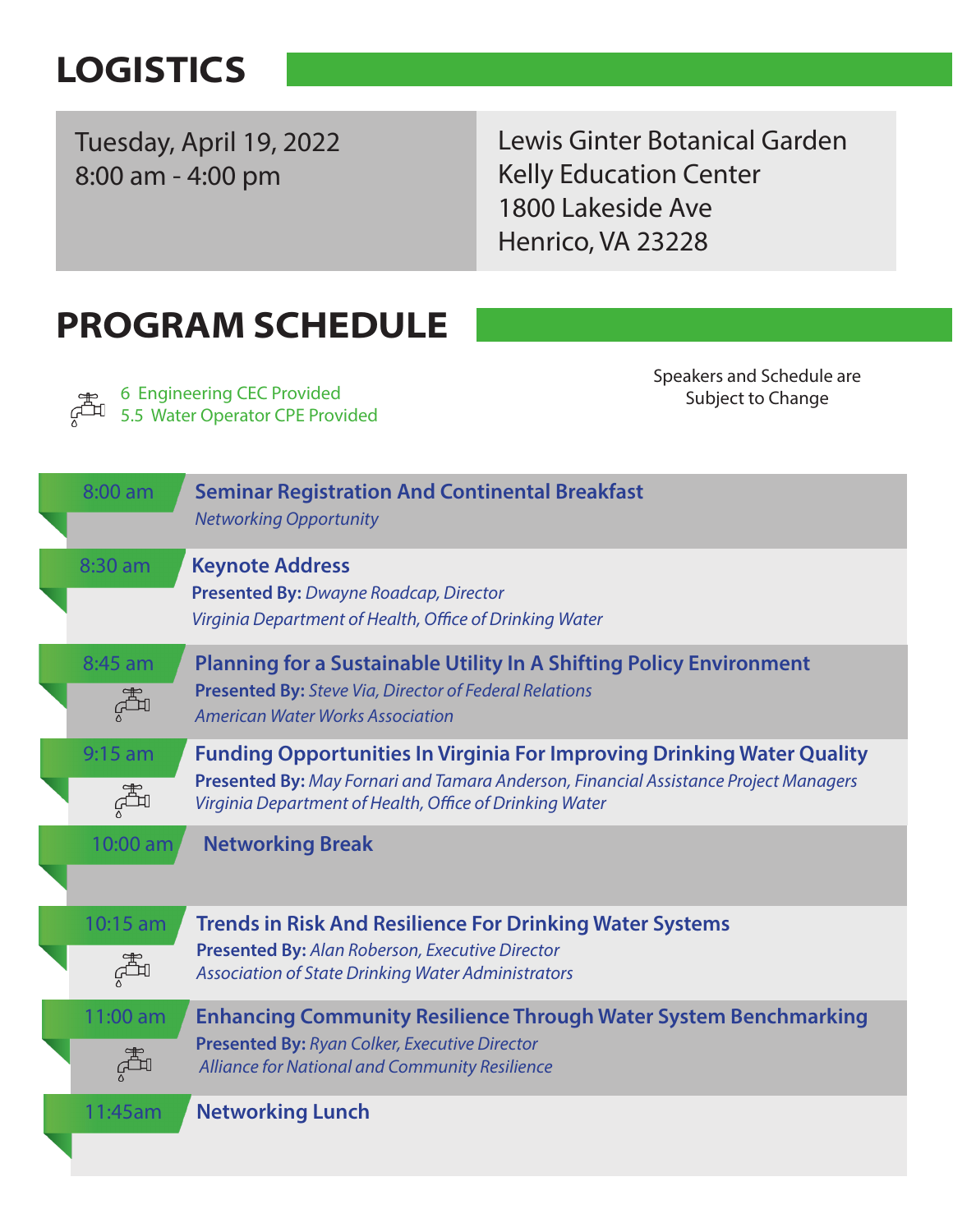| $1:00$ pm<br><b>Addressing Operational Impacts Of Supply Chain Disruptions</b><br>Presented By: Larry Lyford, R. M. Levy Water Treatment Plant Manager<br>。<br>此<br><b>Helix Water District</b><br><b>Assessing and Enhancing Water Supply And Treatment Resiliency</b><br>$1:30$ pm<br>Presented By: Charles Schoening, Principal-In-Charge Central and South Texas Region<br><b>Arcadis</b><br><b>Networking Break</b><br>$2:00$ pm<br>$2:15$ pm<br><b>Cyanotoxin Response Plan At Newport News Waterworks</b><br>Presented By: Ron Harris, Natural Resources Manager<br><b>Newport News Waterworks</b><br><b>Policy Developments Affecting Water Utility Resiliency And Funding</b><br>2:45 pm<br>Presented by: Chris Pomeroy, President<br>Aqualaw<br><b>Resiliency In Action</b><br>3:15 pm<br><b>Presented by: Scott Dewhirst, Water Superintendent</b> | 12:30 pm | <b>Overcoming Supply Chain Challenges For Emergency Replacement Of</b><br><b>The Route 5 Water Main</b><br>Presented By: Karlyn Owens, Civil Engineer<br><b>James City Service Authority</b> |
|---------------------------------------------------------------------------------------------------------------------------------------------------------------------------------------------------------------------------------------------------------------------------------------------------------------------------------------------------------------------------------------------------------------------------------------------------------------------------------------------------------------------------------------------------------------------------------------------------------------------------------------------------------------------------------------------------------------------------------------------------------------------------------------------------------------------------------------------------------------|----------|----------------------------------------------------------------------------------------------------------------------------------------------------------------------------------------------|
|                                                                                                                                                                                                                                                                                                                                                                                                                                                                                                                                                                                                                                                                                                                                                                                                                                                               |          |                                                                                                                                                                                              |
|                                                                                                                                                                                                                                                                                                                                                                                                                                                                                                                                                                                                                                                                                                                                                                                                                                                               |          |                                                                                                                                                                                              |
|                                                                                                                                                                                                                                                                                                                                                                                                                                                                                                                                                                                                                                                                                                                                                                                                                                                               |          |                                                                                                                                                                                              |
|                                                                                                                                                                                                                                                                                                                                                                                                                                                                                                                                                                                                                                                                                                                                                                                                                                                               |          |                                                                                                                                                                                              |
|                                                                                                                                                                                                                                                                                                                                                                                                                                                                                                                                                                                                                                                                                                                                                                                                                                                               |          |                                                                                                                                                                                              |
|                                                                                                                                                                                                                                                                                                                                                                                                                                                                                                                                                                                                                                                                                                                                                                                                                                                               |          | <b>Tacoma Water</b>                                                                                                                                                                          |

6 Engineering CEC Provided 5.5 Water Operator CPE Provided

The **Drinking Water Quality and Research Committee** is the Section's technical committee dedicated to drinking water quality and treatment issues. The committee is focused on keeping its members and the Section up-to-date on the latest developments in drinking water research. In addition to a regular series of articles on water quality topics for the Section Magazine, the committee's primary activity is a yearly seminar in which distinguished researchers from around the state and around the nation are invited to speak on topics of current interest to Virginia's drinking water community.

Lewis Ginter Botanical Garden Kelly Education Center 1800 Lakeside Ave Henrico, VA 23228



Lewis Ginter **Botanical Garden**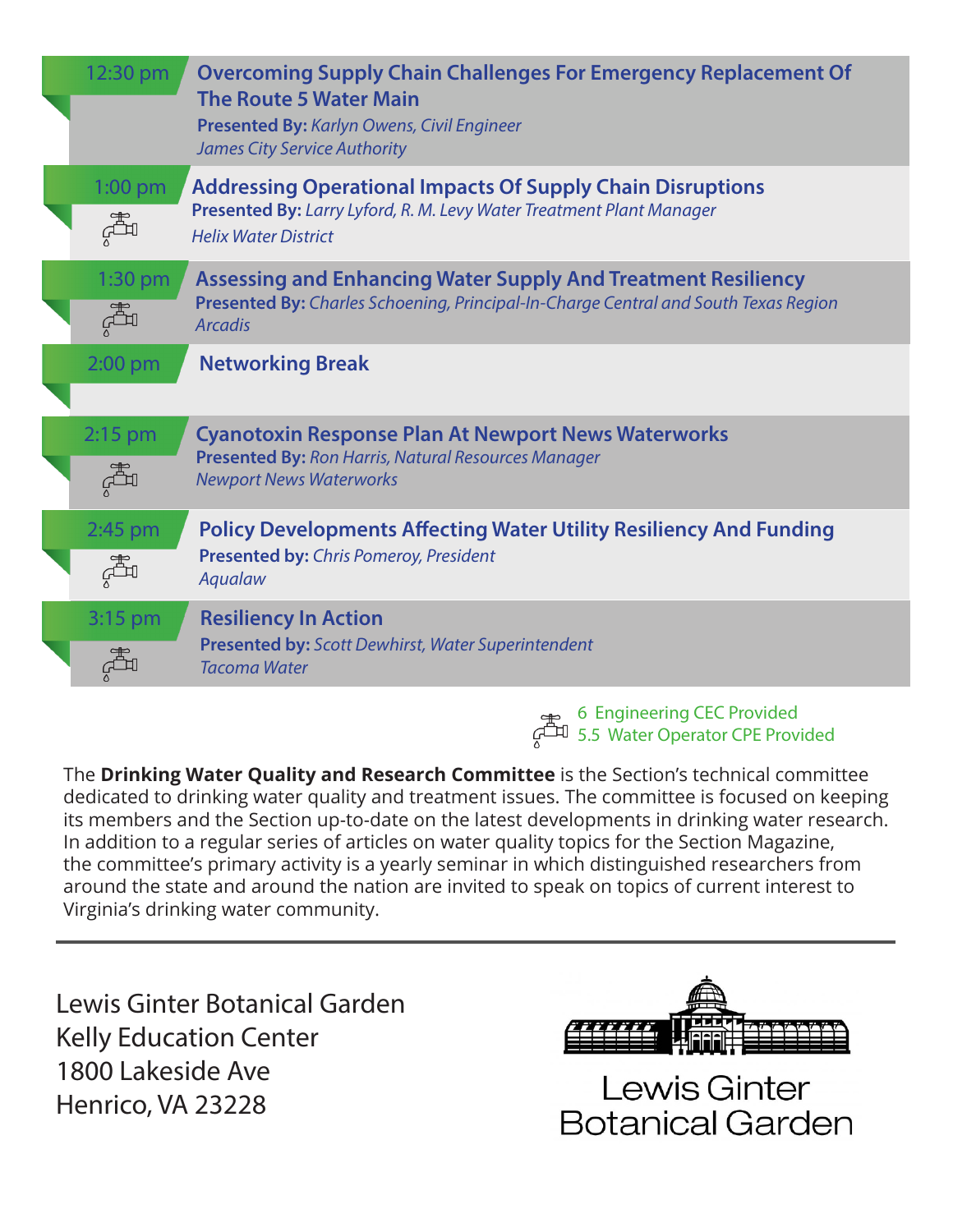# GET TO KNOW OUR SPEAKERS

Tamara Anderson holds a Bachelor of Science in Anthropology/Business from Mary Baldwin College and has extensive private sector experience in Project/Product Management, Marketing, and various Engineering practices. She currently serves as the Project Manager for the Financial Construction Assistance Program Division at the Virginia Department of Health (VDH) Office of Drinking Water (ODW).

Ryan M. Colker is Vice President, Innovation at the International Code Council where he leads the Sustainability, Resilience and Innovation Center of Focus. He also serves as Executive Director of the Alliance for National & Community Resilience (ANCR), a national coalition working to provide communities with the tools necessary to holistically assess and improve their resilience. Prior to joining ICC, Colker served as Vice President at the National Institute of Building Sciences, Manager of Government Affairs for ASHRAE and Program Director of the Renewable Natural Resources Foundation. Colker is the editor of the book *Optimizing Community Infrastructure: Resilience in the Face of Shocks and Stresses.* 

**Scott Dewhirst** is the Water Superintendent for Tacoma Water, a division of Tacoma Public Utilities where he has worked since 2017. He previously served as the Interim Director and Assistant Director for Newport News Waterworks and also the Chief of Facilities Engineering. A graduate of Virginia Tech with a BS in Civil and a MS in Environmental Engineering, Scott has had experience in both the private and public sector. Scott served as Chair for the Virginia Section of the American Waterworks Association (VA AWWA) and currently serves on the Board of Directors for AMWA (Association of Metropolitan Water Agencies) and the WaterISAC Board. He remains active in AWWA.

**American Water Works Association** American Water Works As

May Fornari holds a Bachelor of Science in Biology from Rhode Island College and a Master of Science in Biomedical Informatics from Nova Southeastern University. She has worked in the Virginia Department of Health (VDH) Office of Drinking Water (ODW) and now is a Project Manager for the Financial and Assistance Programs Division at ODW where she also manages the Lead Elimination Assistance Program (LEAP).

Ron Harris serves as the Natural Resources manager for Newport News Waterworks (NNWW), and has been involved in water resources and environmental engineering for over 30 years. His career experience includes industry consulting and local utility engineering work. A Virginia Tech grad and professional geologist, he is currently managing large CIP projects and the NN Source Water Protection Protection Program.

Karlyn Owens is a Civil Engineer with the James City Service Authority (JCSA) working on a variety of water production and distribution system projects. She is a graduate of Virginia Tech and a registered Professional Engineer in Virginia. Karlyn is also the Chair of the Joint AWWA/VWEA Leadership Academy Committee. Larry Lyford joined Helix Water District in 1998 and was heavily involved in the capacity expansion of the R.M. Levy Water Treatment Plant from 67 to 106 MGD. Larry's experience and passion for treatment plant operations helped him to advance to his current position as Water Treatment Plant Manager overseeing the operations at R.M. Levy where he leads his staff to continually improve plant operations and water quality. Larry's credentials include AAs in Plumbing and System Design and Water/Wastewater, DDW Operator Certifications (T-5) and (D-5), as well as being a Certified Public Manager.

Chris Pomeroy is president and co-founder of AquaLaw PLC, where he leads the firm's work advising and representing owners, operators and developers of regulated facilities, infrastructure, and sites in Virginia and beyond.

He has expertise with water supplies, treatment facilities, pipelines, and water distribution, wastewater collection and stormwater systems and related legal and operational matters. Chris serves as a general counsel and registered lobbyist for many associations throughout Virginia and Maryland.

Dwayne Roadcap, REHS, LPSS, AOSE, is the Director of the Virginia Department of Health (VDH) Office of Drinking Water. Mr. Roadcap has over 20 years of experience with environmental programs in Virginia, and previously served multiple roles with the Office of Environmental Health Services.

Alan Roberson is executive director of the Association of State Drinking Water Administrators (ASDWA). ASDWA's members are co-regulators under the Safe Drinking Water Act with EPA. He has over 30 years of experience in the development of drinking water policy and federal and state drinking water regulations. He and his staff work closely with EPA and the state and territorial drinking water agencies in the development and implementation of federal drinking water regulations.

Charles Schoening is Arcadis' Principal-In-Charge for the Central and South Texas Region. He has 40 years of experience in water and the environment and has served on project teams assisting clients with water and wastewater facility improvements, asset management program implementation, condition assessment, master plan development, alternative financing evaluations, capital project prioritization, cost-benefit and triple-bottom-line analyses, and risk identification and mitigation.

**Steve Via** is Director of Federal Relations for the American Water Works Association (AWWA) working in AWWA's Washington, D.C. office. Mr. Via's primary responsibilities are two-fold: working with the EPA and other federal agencies on the development of policy and regulations that affect the water sector, and communicating the basis and substance of federal policy and regulations to the water sector.